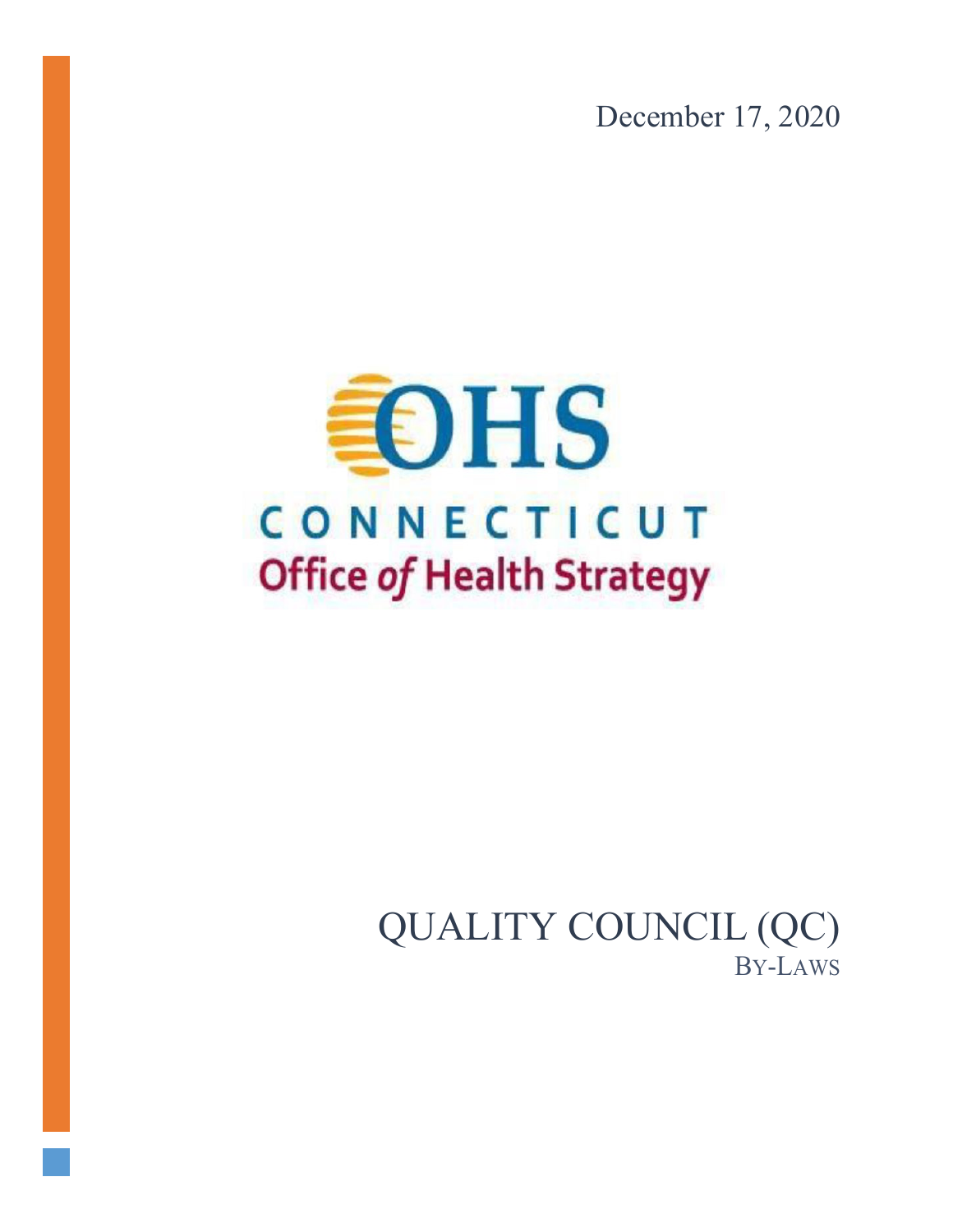

| <b>Table of Contents</b> |  |
|--------------------------|--|
|                          |  |
|                          |  |
|                          |  |
|                          |  |
|                          |  |
|                          |  |
|                          |  |
|                          |  |
|                          |  |
|                          |  |
|                          |  |
|                          |  |
|                          |  |
|                          |  |
|                          |  |
|                          |  |
|                          |  |
|                          |  |
|                          |  |
|                          |  |
|                          |  |
|                          |  |
|                          |  |
|                          |  |
|                          |  |
|                          |  |
|                          |  |
|                          |  |
|                          |  |
|                          |  |
|                          |  |
|                          |  |
|                          |  |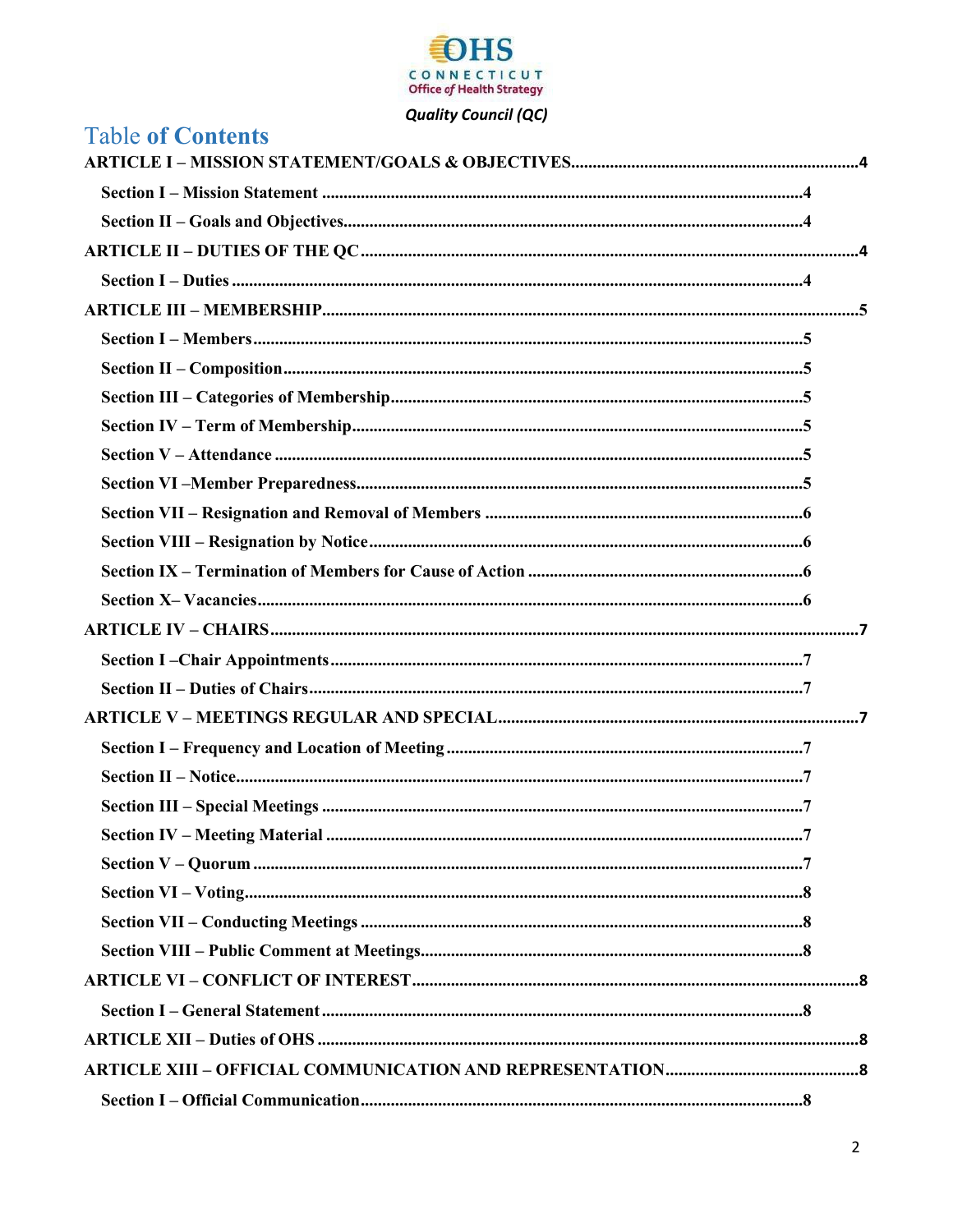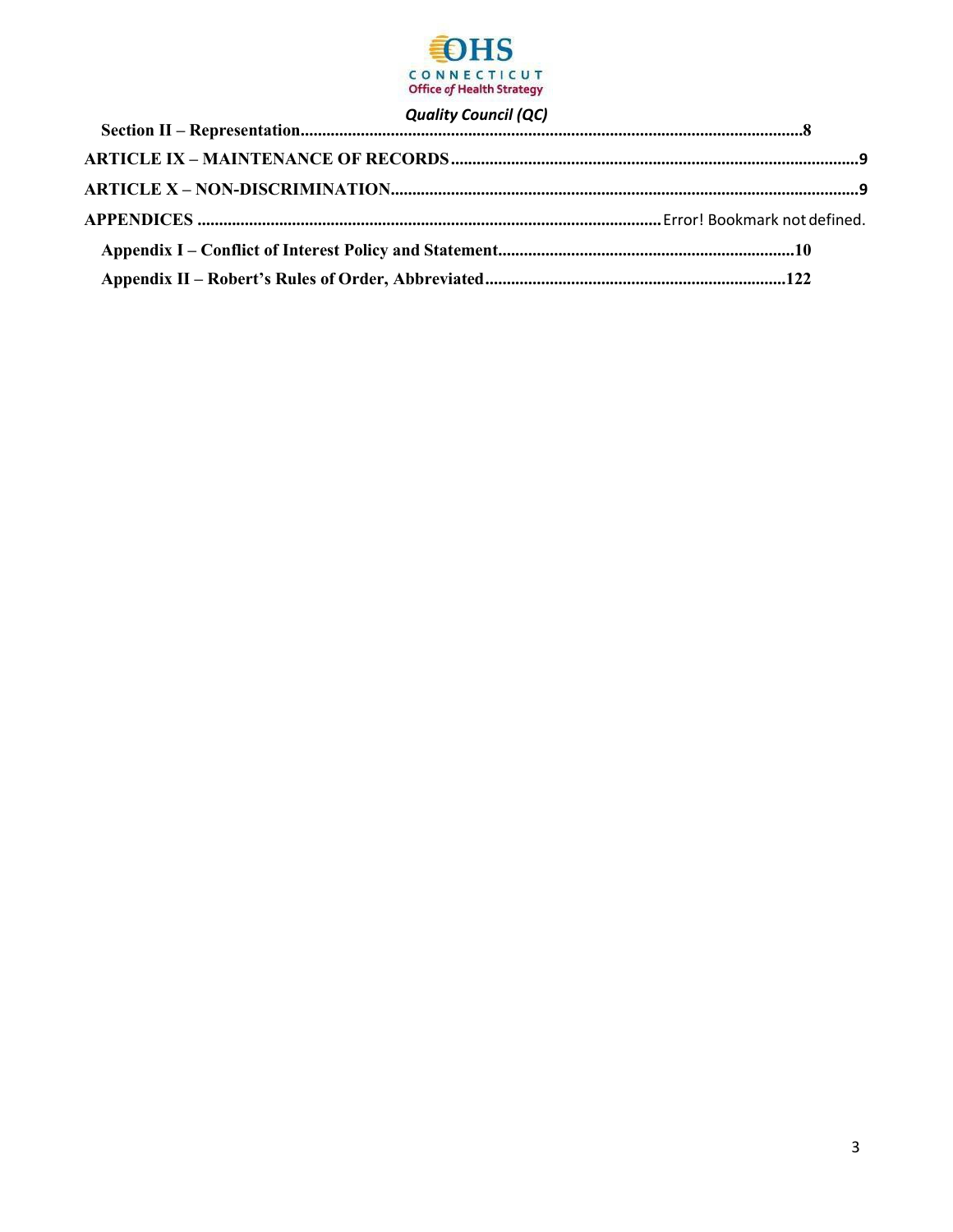

# <span id="page-3-0"></span>**ARTICLE I – MISSION STATEMENT/GOALS & OBJECTIVES**

## <span id="page-3-1"></span>Section I – Mission Statement

The mission of Connecticut's Office of Health Strategy (OHS) is to implement comprehensive, data driven strategies that promote equal access to high-quality health care, control costs, and ensure better health outcomes for the people of Connecticut.

<span id="page-3-2"></span>The Quality Council's (QC's) mission is to recommend a core set of clinical quality, patient safety, consumer experience, and over-and under-utilization measures or benchmarks. The mission includes recommending benchmarks and measures focused on eliminating health disparities among people of color and LGBTQ+ individuals to assess primary care, specialty, and hospital providers, and public and private payer performance for the OHS Cost Growth and Quality Benchmarks and Primary Care Target program, created by Governor Lamont's [Executive Order #5.](https://portal.ct.gov/-/media/Office-of-the-Governor/Executive-Orders/Lamont-Executive-Orders/Executive-Order-No-5.pdf)

## Section II – Goals and Objectives

The QC will ensure that additional stakeholders from across the healthcare landscape, from consumers to providers, employers and the healthcare industry have input and feedback into the development of:

- A. Annual quality benchmarks effective CY22, and analysis of the impact of cost growth benchmarks and primary care targets on quality and equity and vice versa.
- B. A core measurement set for use in the assessment of primary care, specialty, and hospital provider performance.
- C. A common provider scorecard format for use by payers and providers.

# <span id="page-3-3"></span>**ARTICLE II – DUTIES OF THE QC**

## <span id="page-3-4"></span>Section I – Duties

The QC will provide input to inform OHS on the development of quality benchmarks. The QC shall:

- A. Convene monthly.
- B. Assist OHS, in the development of quality benchmarks across all public and private payers beginning in calendar year 2022
- C. Reassess the core clinical quality measurement set on a regular basis to identify gaps, to incorporatenew national measures as they become available, and to keep pace with changes in technology and clinical practice
- D. Ensure the development of clinical quality measures and quality benchmarks that can be stratified by race and ethnicity and advise OHS of capabilities or supports needed to ensure such measures and benchmarks are developed and implemented
- E. Identify unintended consequences of the quality benchmarks and relay potential solutions tounintended consequences to OHS.
- F. Identify existing health inequities that could be exacerbated by the quality benchmarks and relaypotential solutions to OHS.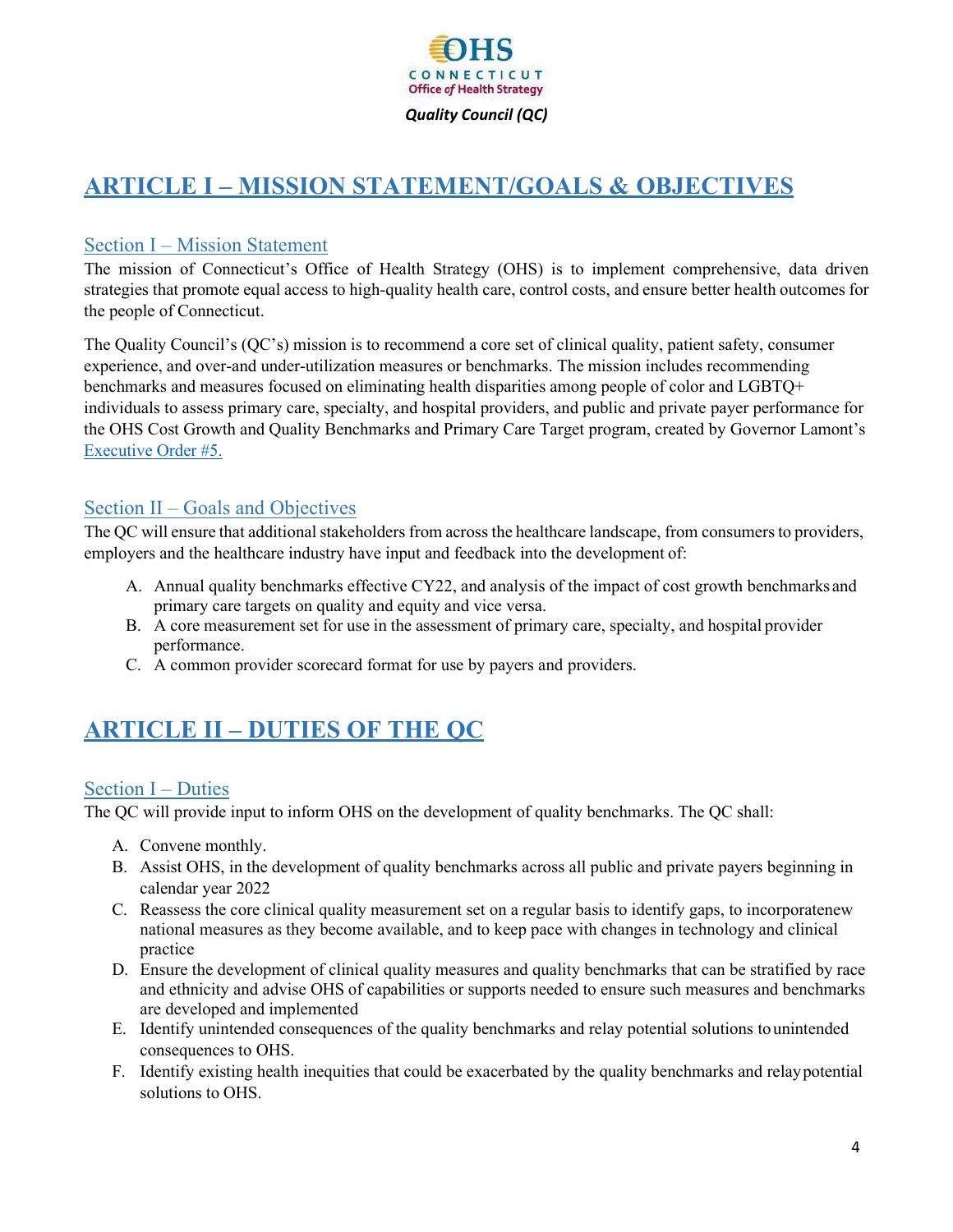<span id="page-4-1"></span>

- G. Identify and formulate a plan for engaging key stakeholder groups to provide input to various aspects of the Council's work.
- H. Convene ad hoc design teams to resolve technical issues that arise in its work.

# <span id="page-4-0"></span>**ARTICLE III – MEMBERSHIP**

### Section I – Members

The terms "member" or "members," as used in these by-laws to refer to persons who have been appointed by the OHS Executive Director, the Commissioners of the Department of Social Services, Public Health, Mental Health & Addiction Services and the Office of the State Comptroller, or their designees,.

## <span id="page-4-2"></span>Section II – Composition

The QC shall consist of no less than twenty (20) members and no more than twenty-seven (27) members who reside throughout Connecticut. The QC composition of members will include leaders from across the state representing several organizations across the continuum of healthcare.

## <span id="page-4-3"></span>Section III – Categories of Membership

At a minimum, membership of the QC, in addition to prescribed members described in Article II, Section II, shall strive to include representation of the following categories:

- A. Health insurers
- B. Health systems
- C. Consumers, patients, and/or consumer advocates
- D. Academic institutions
- E. Philanthropic, medical research, and nonprofit organizations with experience addressing healthequity, health care costs, advocacy and access to health care;
- F. Health care economics or actuarial experts
- G. Department of Public Health
- H. Department of Social Services
- I. Department of Mental Health & Addiction Services
- J. Office of the State Comptroller
- K. Employer coalitions
- <span id="page-4-4"></span>L. Health care providers and/or clinicians

## Section IV – Term of Membership

The term of membership on the QC shall be three (3) years. Upon expiration of their terms, a member may be nominated and re-elected to an additional two (2) year term. After serving on the QC for two terms, a member may be nominated and re-elected for a final third term for additional two (2) years, with a maximum time served of seven (7) years.

## <span id="page-4-5"></span>Section V – Attendance

The proper functioning of the QC depends upon the participation of its members.

Members should inform the QC Chairs if they will be absent from a meeting. Members may participate through virtual/call-in, however, members are encouraged to participate in person, unless in-person participation is prohibited for emergency reasons or is otherwise impractical.

QC Members will be administratively discharged after four absences incurred during the calendar year (January 1 – December 31). Members will be notified of their membership status after their third absence in the calendar year.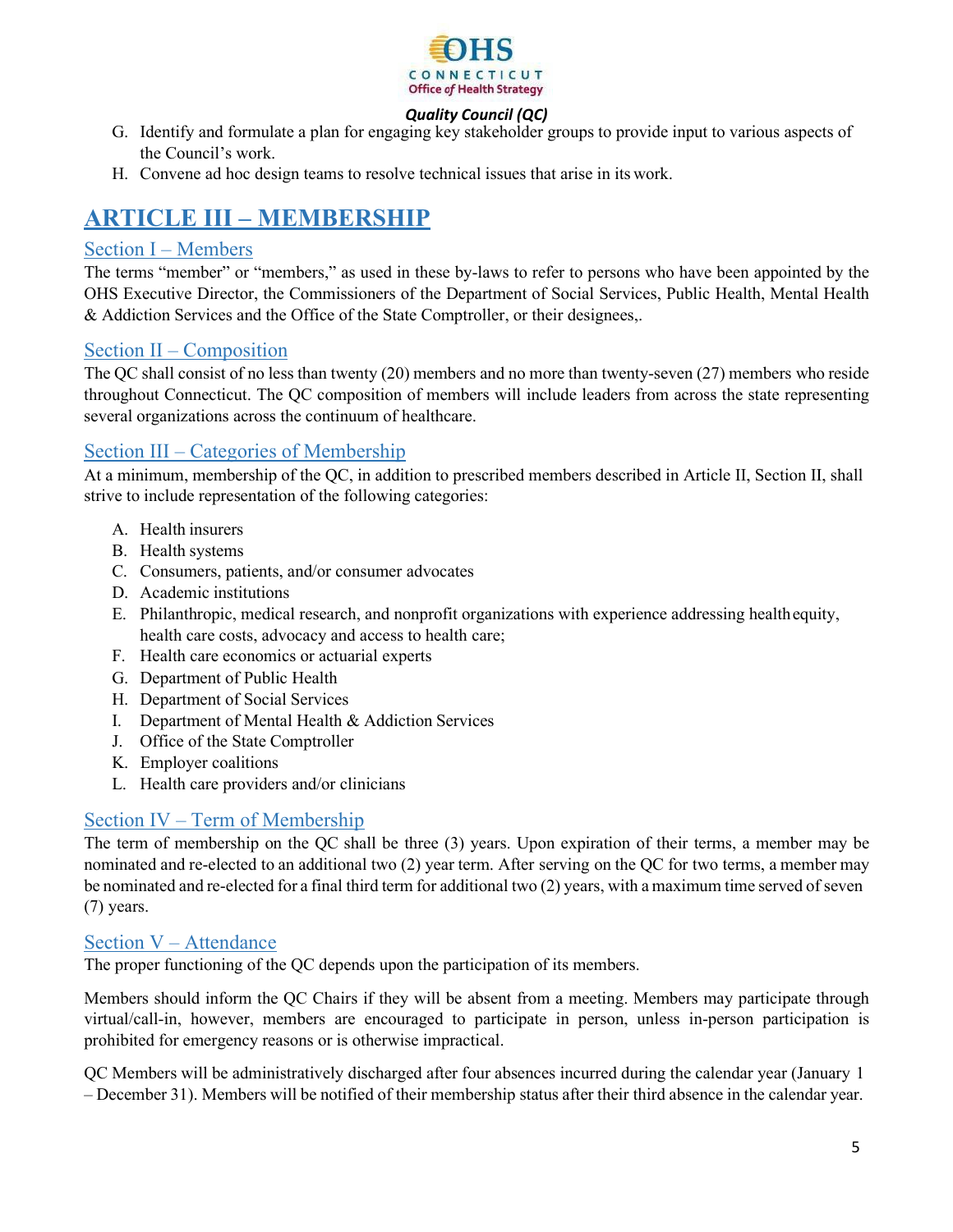

The QC Chairs reserve the right to administratively discharge any member appointed under Article III, Section 7, for cause.

## Section VI – Member Preparedness

It is the responsibility of voting members to:

- A. Prepare for meetings by reviewing materials distributed *prior* to meeting, prepare to raise questions and comments about issues being discussed.
- B. Participate in meeting discussions
- C. Listen and speak respectfully to others.
- D. Members agree to be respectful at all time of other Committee members, staff, and audience members. They will listen to each other to seek to understand the other's perspectives, even if they disagree.
- E. Members agree to make every effort to bring all aspects of their concerns about these issues into this process to be addressed.
- F. Members agree to refrain from personal attacks, intentionally undermining the process,or intentionally mis-stating the positions taken by any other participants during the process.
- G. Any written communications, including emails, blog and other social networking media, will bemindful of these procedural ground rules and will maintain a respectful tone even if highlighting different perspectives.
- H. Comply with OHS Conflict of Interest policy. See Appendix I.

### <span id="page-5-0"></span>Section VII – Resignation and Removal of Members

A QC member shall serve his/her designated term unless he/she resigns, are removed, or otherwise become disqualified to serve.

## <span id="page-5-1"></span>Section VIII – Resignation by Notice

Any member choosing to leave the QC shall submit a letter of resignation to the Chairs. Resignation by notice shall take effect on the date of receipt of such notice by the Chairs.

## <span id="page-5-2"></span>Section IX – Termination of Members, other than state officials or their designees, for Cause

- A. A member of the QC may be removed from membership for any of the following:
	- 1. Non-attendance at committee meetings without notification, except in the case of an urgent or emergent situation, as described in Section V and VII in this Article;
	- 2. Other causes, such as unethical behavior in violation of the conflict of interest policy included in Appendix I, herein, Unethical behavior does not include the expression of QC member individual viewpoints.
- B. A member other than the Chairs may be removed for cause by a two-thirds vote of a quorum at any regularly scheduled or special meeting of the QC. This must appear as an item on the agenda in accordance with the rules for meeting/agenda notification

## <span id="page-5-3"></span>Section X – Vacancies

In the event of a vacancy on the QC, the Chairs will appoint a qualified person to fill the vacancy whose expertise is in the same area as the member whose departure resulted in the vacancy.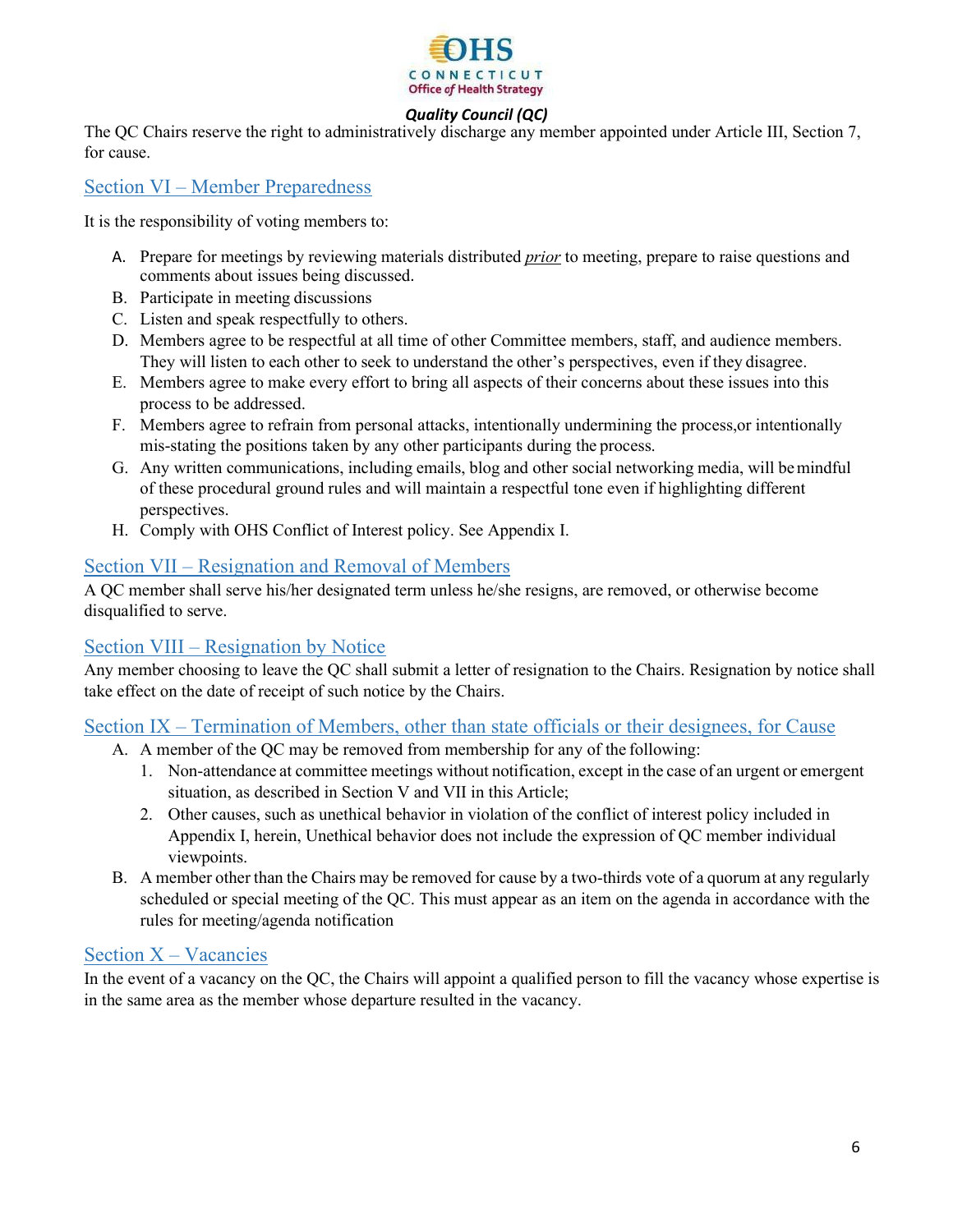

## <span id="page-6-0"></span>**ARTICLE IV – Chairs**

## <span id="page-6-1"></span>Section I –Chair Appointments

A. The QC shall appoint two Co-Chairs from the council.

## <span id="page-6-2"></span>Section II – Duties of Chairs

- A. The Co-Chairs shall preside at alternating meetings as determined by the Co-Chairs and shall perform all other duties necessary or incidental tothe position
- B. A representative from OHS selected by the Chairs will assume responsibilities of the Chairs in the event of both of the Chairs' absence.

## <span id="page-6-3"></span>**ARTICLE V – MEETINGS: Regular and Special**

## Section I – Frequency and Location of Meeting

Regular meetings of the QC shall be held at a frequency and such place and time as may be determined. OHS will offer a virtual/call-in option for remote participation. The QC shall ensure that the location and time of meetings are reasonably accessible to members.

All regular meetings of the QC and meetings of workgroups shall comply with the Freedom of Information Act. The QC will reserve time for public comment on the business agenda of each meeting of the QC. QC minutes as well as other documents produced by the QC shall be public documents, and in accordance with the Freedom of Information Act (FOIA).

Action may be taken by the team based on a simple majority of votes of those members present at a meeting.

An annual schedule of regular meetings shall be made available to the public.

## <span id="page-6-4"></span>Section II – Notice

An announcement of each regular QC meeting, the agenda for the meeting, and all related meeting materials shall be e-mailed to all members at least three days in advance of the date of the meeting.

## <span id="page-6-5"></span>Section III – Special Meetings

Special meetings of the QC may be held or called by the Chairs or set by the Chairs after written request of any five (5) members of the QC is received by the Chairs. The special meeting call shall be a written notice e-mailed to members, not less than seven (7) days prior to the date set for such special meeting. Such call must set forth specifically the subject matter of the meeting, and other subjects may not be introduced or considered at such meetings.

#### <span id="page-6-6"></span>Section IV – Meeting Material

OHS staff or an agent acting on behalf of OHS, shall prepare a draft of the minutes of each monthly QC meeting, stating the action taken at such meeting, and shall submit them to members as expeditiously as possible for their review. Any member wishing to propose a correction to the minutes shall propose a correction at the meeting at which the minutes are presented for review and approval. Any such approved corrections will be made to the permanent file copy. For substantive or major revisions, any member may request that a copy of the revised minutes be redistributed to all QC members. Meeting minutes and any votes will be posted on the OHS website.

#### <span id="page-6-7"></span>Section V – Quorum

At any QC meeting, the presence of at least one half  $(1/2)$  of the members shall be necessary to constitute a quorum for the purpose of engaging in any formal decision-making. The presence of a quorum will be called by the Chairs.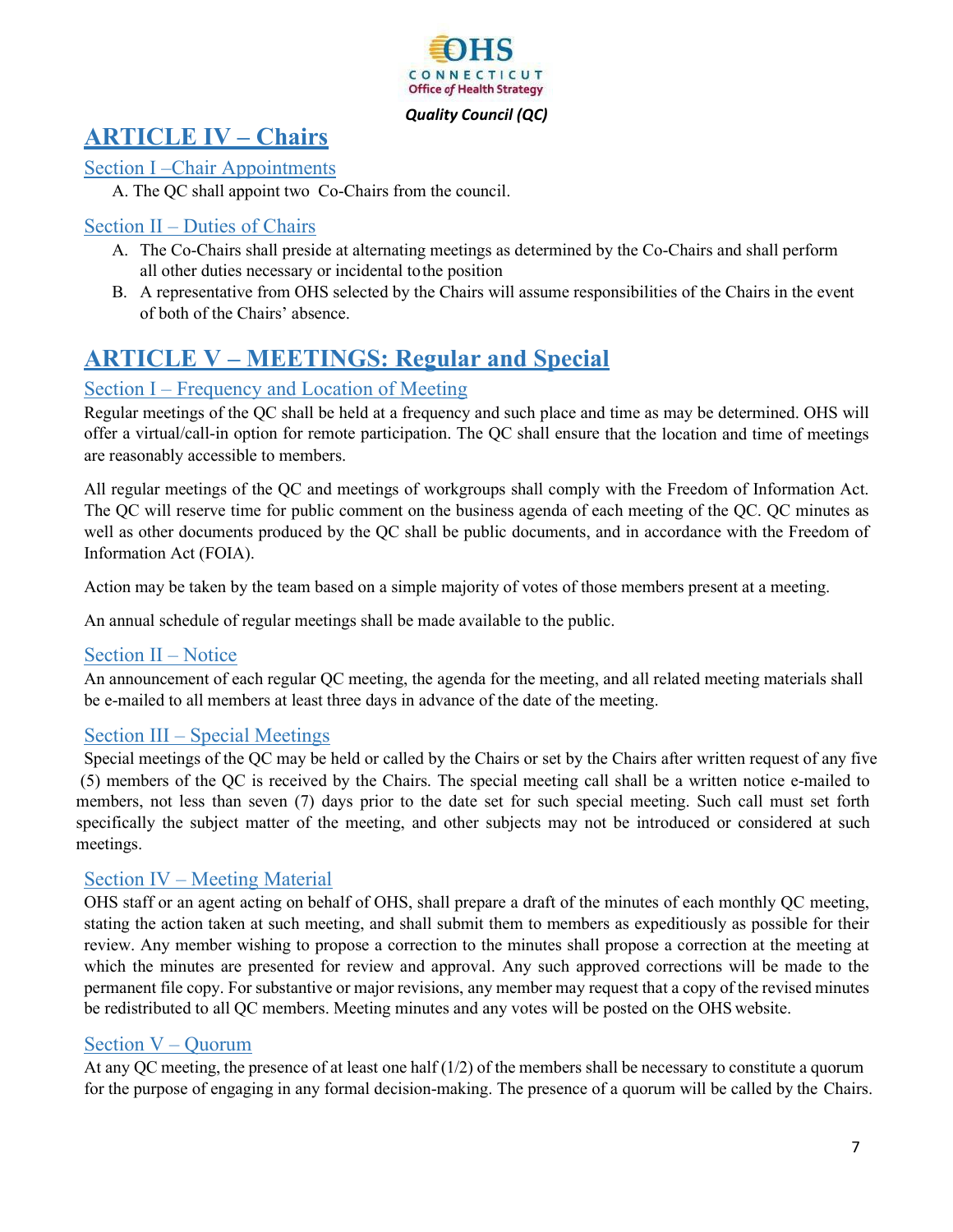

## <span id="page-7-0"></span>Section VI – Voting

Each member of the QC shall be entitled to one vote upon any matter before it that requires a vote. Voting upon any issue shall be voice vote, or by show of hands, of the members. Rollcall may be utilized for virtual/call-in meetings if a voice vote is unclear.

## <span id="page-7-1"></span>Section VII – Conduct of Meetings

All meetings will be conducted in an orderly manner and governed by these Bylaws. Regular and Special QC meetings shall be conducted using Robert's Rules of Order Abbreviated.

## <span id="page-7-2"></span>Section VIII – Public Comment at Meetings

The agenda for each meeting shall contain an item "Public Comment" at the beginning of regularly scheduled business. The QC Chairs shall manage any public comments and participation at the meeting.

# <span id="page-7-3"></span>**ARTICLE VI – CONFLICT OF INTEREST**

## <span id="page-7-4"></span>Section I – General Statement

All Quality Council members are required to disclose in advance if they, their employer, or any member of their immediate family could possibly benefit financially from the outcome of a QC decision process. A Conflict of Interest Disclosure Form is completed by each QC Member and submitted to the Office of Health Strategy (OHS). Once disclosed, the individual can choose to abstain from a vote or be recused from a discussion.

In the event of a matter that raises a potential conflict of interest comes before the QC or a workgroup for consideration, recommendation or decision, the member shall disclose the conflict of interest as soon as he/she becomes aware of it.

This "conflict-of-interest" principle shall not be construed as preventing any member of the QC from full participation in discussion about QC or workgroup needs. Rather, individual members are expected to draw upon their lay and professional experiences and knowledge of the health service delivery system if they disclose verbally any potential conflicts of interest at the beginning of such discussion.

## <span id="page-7-5"></span>**ARTICLE VII – DUTIES OF OHS**

A. OHS shall inform the QC about all changes that impact its mission, which includes Federal and Statepolicy.

B. OHS shall provide all information, guidance and support to the QC

C. OHS shall support the work of the QC by providing administrative support, technical assistance, and supportas resources allow.

D. OHS will ensure on-going communication between the Quality Council, the Cost Growth Technical Team,the Stakeholder Advisory Board, workgroups, and agency staff and leadership.

E. OHS staff assigned to the QC will attend all meetings and inform the QC of timely developments.

# <span id="page-7-6"></span>**ARTICLE VIII – OFFICIAL COMMUNICATION AND REPRESENTATION**

#### <span id="page-7-7"></span>Section I – Official Communication

Any communication request of the QC to the media or general public should be directed to the OHS Communications Director.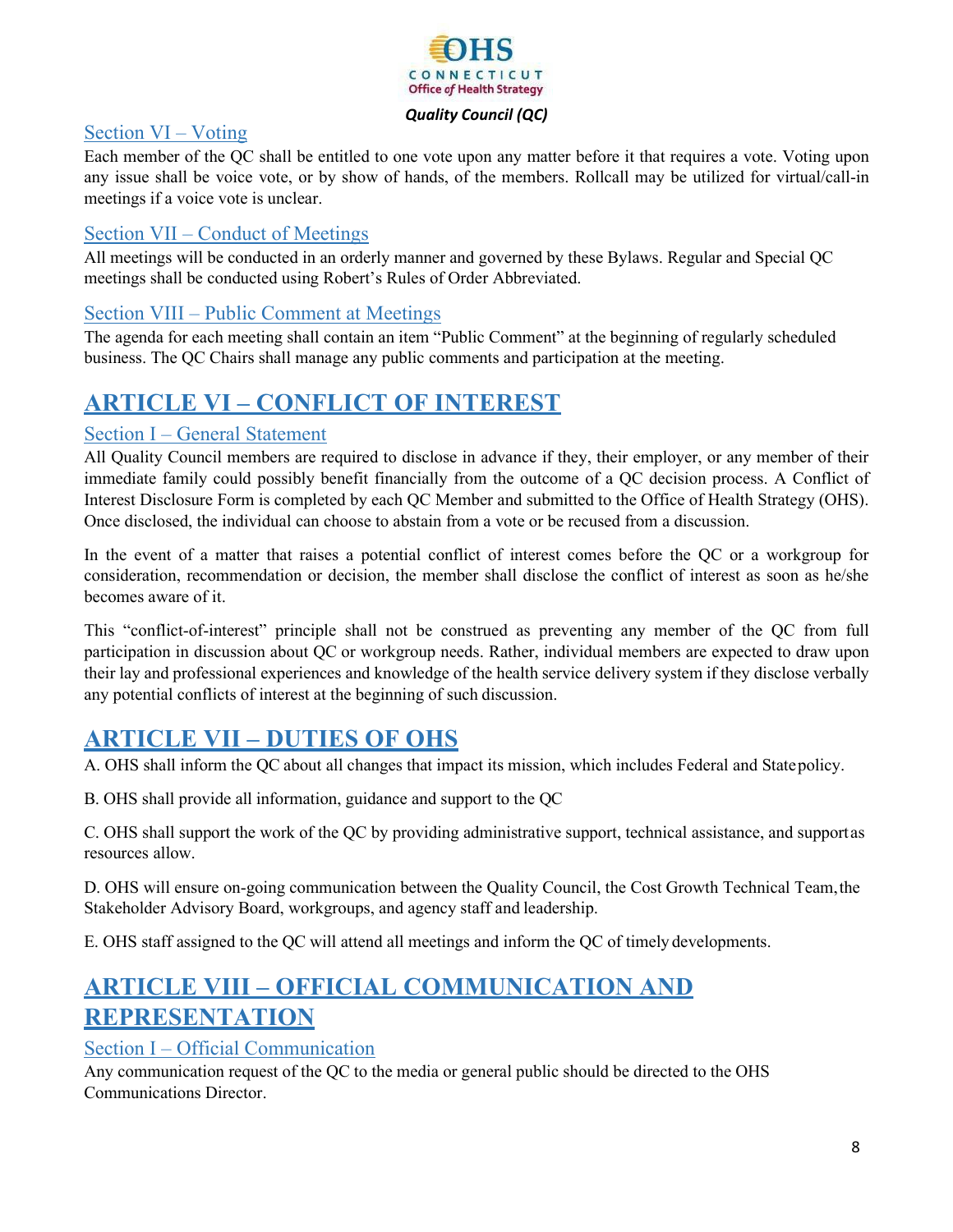

## <span id="page-8-0"></span>Section II – Representation

No member of the QC or any workgroup shall make any statement or communication under circumstances that might reasonably give rise to an inference that he or she is representing the QC or OHS (including, but not limited to, communications upon OHS stationary, public acts, statements or communications in which he or she is identified as a member of the QC except only in actions or communications that are clearly within the policies of the QC Chairs, in consultation with OHS.) An example of an acceptable action is a QC member being asked to provide information about the QC and its activity at a forum being conducted on the cost growth benchmark and primary care target.

## <span id="page-8-1"></span>**ARTICLE IX – MAINTENANCE OF RECORDS**

<span id="page-8-2"></span>Files containing QC and workgroup minutes, correspondence, and records shall be maintained by OHS staff at the OHS Office, 450 Capitol Ave., Hartford, CT 06105. Electronic copies of all documents shall be retained in accordance with OHS's record retention policies.

## **ARTICLE X – NON-DISCRIMINATION**

The officers, staff and committee members of the QC and any of its workgroups shall be selected without discrimination with respect to age, gender, race, religion, disability, sexual orientation, gender identity or expression, or national origin

All QC business and activities shall be conducted fairly and equitably in a manner which does not discriminate with respect to age, gender, race, religion, disability, sexual orientation, gender identity or expression, or national origin.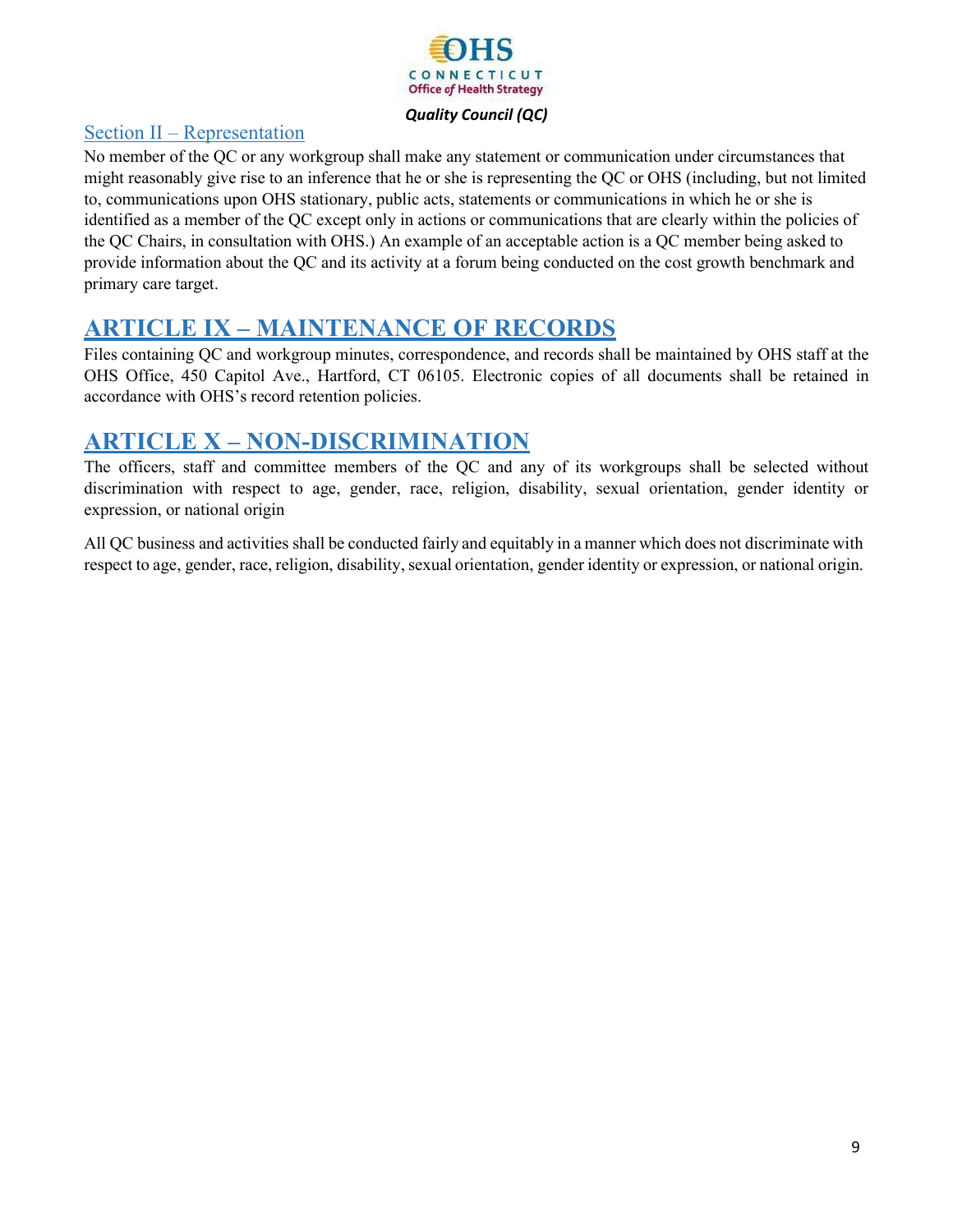

## <span id="page-9-0"></span>Appendix I – Conflict of Interest Policy and Statement

#### General Principles

The OHS Quality Council ("QC") seeks to avoid any conflict of interest in its operations and, where possible, to avoid even the appearance of a conflict. The members of the QC understand that, as an advisory body of OHS, QC members are expected to maintain a commitment to transparency and integrity of their work.

The integral nature of the input OHS receives from the QC will inform the development of health policy intended to benefit all within the State. While QC members will benefit from their work, as a resident of the State, this policy is not intended to address those situations where Members may benefit from a decision simply because they are a member of the QC. Instead, this policy is designed to address situations where a board or committee member has a specific or individualized interest which may impact his/her ability to participate in QC activities in a neutral, transparent and unbiased manner.

Taking into consideration the above principles, individuals covered by this policy agree that they will not participate in any QC decision that materially benefits them or a related party.

All individuals covered by this policy also agree to disclose any interest they have in a matter being considered by the QC of which he/she is a member where that interest could reasonably be viewed by others as affecting the objectivity or independence of the covered individual. An insubstantial interest will not normally be viewed as affecting the objectivity or independence of the covered individual. However, in the interest of full disclosure, an insubstantial interest should be disclosed to the QC chairs.

#### Conflict of Interest Policy for QC Members

For purposes of this policy, QC members are considered to have a conflict if the conflict defined under the policy is one of self or a related party to self. For the purposes of this policy, a related party is any:

- Immediate family member (children, grandchildren, parents, siblings and spouses thereof and spouses);
- Household member (persons residing in a Member's household); or
- Organization with which an immediate family member or household member has a formal relationship. A formal relationship is defined as serving as a member, director, officer, employer or partner of an organization regardless of whether the organization is a business or nonprofit.

#### Determining the Existence of a Conflict of Interest "Conflicts of Interest"

Generally Defined "Conflicts of interest" includes not only individual financial gain in conflict with an individual's duties to the QC ("material conflict") but also conflicts arising from any interest in or duty to another organization. In general, individuals shall not seek to profit personally from their affiliations with the QC or favor the interests of themselves, relatives, friends, supporters, or other organizations over the interests of the QC, or bring their interests into conflict or competition with the interests of the QC.

Recognizing that not all conflict of interest situations are clear-cut and easy to define, it is ultimately the responsibility of each individual to use sound judgment and avoid or determine the existence of and disclose any situation that creates or appears to create a conflict of interest. Specific questions about the possible presence of a conflict of interest shall be directed to OHS' General Counsel. Alternatively, the Member may choose to treat the issue as a conflict of interest in accordance with this policy.

#### **Examples**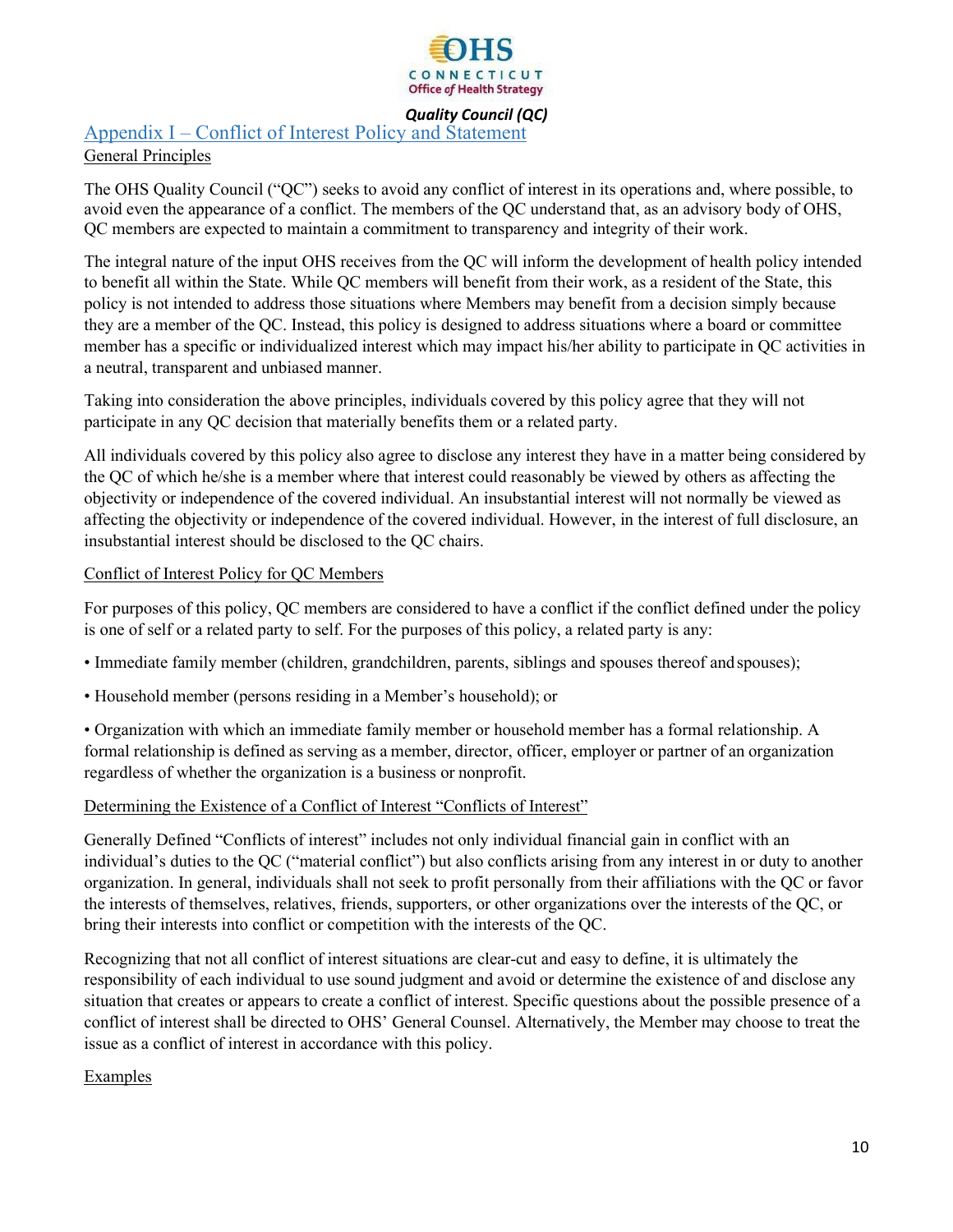

This section includes illustrative examples of what does and does not constitute a conflict of interest that would need to be disclosed under this policy.

- 1. A Member works for a consulting firm which the QC is considering hiring. The Member has amaterial conflict of interest with respect to that issue that needs to be disclosed.
- 2. A Member's employer organization has applied for a grant from the QC which is awarded by the committee. The Member has a material conflict of interest with respect to the grant decisions that needs to be disclosed.
- 3. A Member's foundation has requested the QC work on a project funded by the foundation. TheMember has a non-material conflict of interest with respect to the QC's consideration of the project under the policy on external funding and grants that needs to be disclosed
- 4. A Member's foundation is being considered for a non-financial award selected by the committee. This Member has a non-material conflict of interest with respect to award decisions that needs to be disclosed.

#### Other Conflicts of Interest

When a matter presents a non-material conflict of interest for individuals covered by this policy, the following procedure must be followed unless a more specific procedure is outlined above: a) The Member involved identifies the potential conflict to the QC; b) The Member fully discloses all facts relevant to the QC's discussion of the matter; c) The member refrains from voting on the matter and, if requested by the QC chairs, absents him or herself from the meeting during any discussion of the matter; and d) The disclosure of the conflict and recusal from the vote is documented in meeting minutes and/or other records.

QC Members are under a continuing obligation to report any actual or potential conflicts of interest and must report promptly any conflicts of interest that have not been previously disclosed including material or nonmaterial conflicts of interest requiring disclosure under this policy.

If an individual has reasonable cause to believe that others have failed to disclose a conflict of interest, he/she shall inform the QC chairs and OHS' general counsel. The QC chairs shall discuss the issue with OHS' general counsel to assist in determining the appropriate steps to protect the QC.

#### Certificate

The undersigned hereby certifies that he or she has read and understood this Conflict of Interest Policy and agrees to abide by it.

Signature Date

Print Name